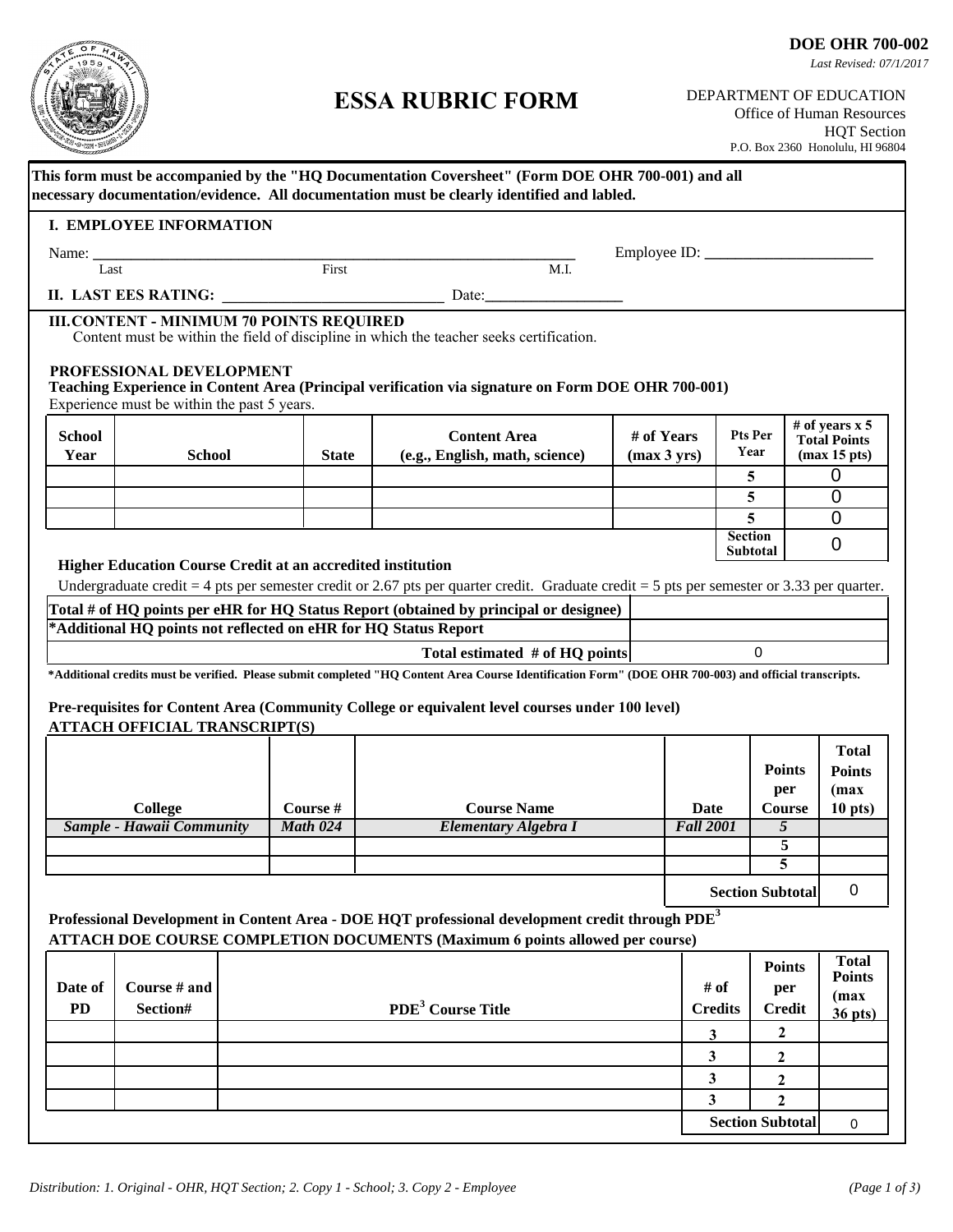*Last Revised: 07/1/2017*

| Five (5) points per event. Must be content-area focused (excluding methods, instructional strategies, and pedagogy).<br><b>ATTACH AGENDA AND EVIDENCE OF ATTENDANCE</b><br><b>Total</b><br><b>Points</b><br>Points per<br>Date of<br>PD Course #<br>max)<br><b>PD</b><br>and Section #<br><b>Title</b><br>Event<br><b>Presenter/Organization</b><br>$10$ pts)<br>5<br>5<br><b>Section Subtotal</b><br>$\mathbf 0$<br>Awards, Presentations, Publications in Content Area - ATTACH DESCRIPTION AND EVIDENCE<br><b>Total</b><br>Date of Award,<br><b>Points</b><br>Presentation,<br>(max)<br>Title of Award, Presentation, or Publication<br>Points per item<br>Publication<br>$10$ pts)<br>5<br>5<br>0<br><b>Section Subtotal</b><br><b>Standardized Exam in Content Area</b><br>Five (5) points for a passing score on a standardized content exam. Exam must have been taken within the last five years.<br><b>ATTACH A COPY OF SCORE REPORT</b><br>Date of<br><b>Total</b><br><b>Name of Exam</b><br><b>Test</b><br><b>Points</b><br><b>Points</b><br>5 |
|-----------------------------------------------------------------------------------------------------------------------------------------------------------------------------------------------------------------------------------------------------------------------------------------------------------------------------------------------------------------------------------------------------------------------------------------------------------------------------------------------------------------------------------------------------------------------------------------------------------------------------------------------------------------------------------------------------------------------------------------------------------------------------------------------------------------------------------------------------------------------------------------------------------------------------------------------------------------------------------------------------------------------------------------------------------|
|                                                                                                                                                                                                                                                                                                                                                                                                                                                                                                                                                                                                                                                                                                                                                                                                                                                                                                                                                                                                                                                           |
|                                                                                                                                                                                                                                                                                                                                                                                                                                                                                                                                                                                                                                                                                                                                                                                                                                                                                                                                                                                                                                                           |
|                                                                                                                                                                                                                                                                                                                                                                                                                                                                                                                                                                                                                                                                                                                                                                                                                                                                                                                                                                                                                                                           |
|                                                                                                                                                                                                                                                                                                                                                                                                                                                                                                                                                                                                                                                                                                                                                                                                                                                                                                                                                                                                                                                           |
|                                                                                                                                                                                                                                                                                                                                                                                                                                                                                                                                                                                                                                                                                                                                                                                                                                                                                                                                                                                                                                                           |
|                                                                                                                                                                                                                                                                                                                                                                                                                                                                                                                                                                                                                                                                                                                                                                                                                                                                                                                                                                                                                                                           |
|                                                                                                                                                                                                                                                                                                                                                                                                                                                                                                                                                                                                                                                                                                                                                                                                                                                                                                                                                                                                                                                           |
|                                                                                                                                                                                                                                                                                                                                                                                                                                                                                                                                                                                                                                                                                                                                                                                                                                                                                                                                                                                                                                                           |
|                                                                                                                                                                                                                                                                                                                                                                                                                                                                                                                                                                                                                                                                                                                                                                                                                                                                                                                                                                                                                                                           |
|                                                                                                                                                                                                                                                                                                                                                                                                                                                                                                                                                                                                                                                                                                                                                                                                                                                                                                                                                                                                                                                           |
|                                                                                                                                                                                                                                                                                                                                                                                                                                                                                                                                                                                                                                                                                                                                                                                                                                                                                                                                                                                                                                                           |
|                                                                                                                                                                                                                                                                                                                                                                                                                                                                                                                                                                                                                                                                                                                                                                                                                                                                                                                                                                                                                                                           |
|                                                                                                                                                                                                                                                                                                                                                                                                                                                                                                                                                                                                                                                                                                                                                                                                                                                                                                                                                                                                                                                           |
|                                                                                                                                                                                                                                                                                                                                                                                                                                                                                                                                                                                                                                                                                                                                                                                                                                                                                                                                                                                                                                                           |
|                                                                                                                                                                                                                                                                                                                                                                                                                                                                                                                                                                                                                                                                                                                                                                                                                                                                                                                                                                                                                                                           |
|                                                                                                                                                                                                                                                                                                                                                                                                                                                                                                                                                                                                                                                                                                                                                                                                                                                                                                                                                                                                                                                           |
|                                                                                                                                                                                                                                                                                                                                                                                                                                                                                                                                                                                                                                                                                                                                                                                                                                                                                                                                                                                                                                                           |
|                                                                                                                                                                                                                                                                                                                                                                                                                                                                                                                                                                                                                                                                                                                                                                                                                                                                                                                                                                                                                                                           |
|                                                                                                                                                                                                                                                                                                                                                                                                                                                                                                                                                                                                                                                                                                                                                                                                                                                                                                                                                                                                                                                           |
| <b>Section Subtotal</b><br>$\mathbf 0$                                                                                                                                                                                                                                                                                                                                                                                                                                                                                                                                                                                                                                                                                                                                                                                                                                                                                                                                                                                                                    |
| 0                                                                                                                                                                                                                                                                                                                                                                                                                                                                                                                                                                                                                                                                                                                                                                                                                                                                                                                                                                                                                                                         |
| <b>Total Content Points:</b>                                                                                                                                                                                                                                                                                                                                                                                                                                                                                                                                                                                                                                                                                                                                                                                                                                                                                                                                                                                                                              |
| IV. PEDAGOGY - MINIMUM 5 POINTS REQUIRED                                                                                                                                                                                                                                                                                                                                                                                                                                                                                                                                                                                                                                                                                                                                                                                                                                                                                                                                                                                                                  |
| Pedagogy is defined as methods related to curriculum and instruction such as standards-based instruction, assessment, and grading. Pedagogy<br>should include content-specific methods.                                                                                                                                                                                                                                                                                                                                                                                                                                                                                                                                                                                                                                                                                                                                                                                                                                                                   |
|                                                                                                                                                                                                                                                                                                                                                                                                                                                                                                                                                                                                                                                                                                                                                                                                                                                                                                                                                                                                                                                           |
| <b>Higher Education Methods Course in Content Area</b><br>One (1) point per 3 credit course.                                                                                                                                                                                                                                                                                                                                                                                                                                                                                                                                                                                                                                                                                                                                                                                                                                                                                                                                                              |
| <b>ATTACH OFFICIAL TRANSCRIPT(S)</b>                                                                                                                                                                                                                                                                                                                                                                                                                                                                                                                                                                                                                                                                                                                                                                                                                                                                                                                                                                                                                      |
| <b>Total</b>                                                                                                                                                                                                                                                                                                                                                                                                                                                                                                                                                                                                                                                                                                                                                                                                                                                                                                                                                                                                                                              |
| Points per<br><b>Points</b>                                                                                                                                                                                                                                                                                                                                                                                                                                                                                                                                                                                                                                                                                                                                                                                                                                                                                                                                                                                                                               |
| College<br>(max 5)<br><b>Course Name</b><br>Date<br>Course #<br>Course<br>1                                                                                                                                                                                                                                                                                                                                                                                                                                                                                                                                                                                                                                                                                                                                                                                                                                                                                                                                                                               |
|                                                                                                                                                                                                                                                                                                                                                                                                                                                                                                                                                                                                                                                                                                                                                                                                                                                                                                                                                                                                                                                           |
| 1<br>1                                                                                                                                                                                                                                                                                                                                                                                                                                                                                                                                                                                                                                                                                                                                                                                                                                                                                                                                                                                                                                                    |
| <b>Section Subtotal</b><br>$\mathbf 0$                                                                                                                                                                                                                                                                                                                                                                                                                                                                                                                                                                                                                                                                                                                                                                                                                                                                                                                                                                                                                    |
| Higher Education Credits in Education/Pedagogy/Curriculum and Instruction                                                                                                                                                                                                                                                                                                                                                                                                                                                                                                                                                                                                                                                                                                                                                                                                                                                                                                                                                                                 |
| One (1) point per 3 credit course.<br><b>ATTACH OFFICIAL TRANSCRIPT(S)</b>                                                                                                                                                                                                                                                                                                                                                                                                                                                                                                                                                                                                                                                                                                                                                                                                                                                                                                                                                                                |
|                                                                                                                                                                                                                                                                                                                                                                                                                                                                                                                                                                                                                                                                                                                                                                                                                                                                                                                                                                                                                                                           |
| <b>Total</b><br>Points per<br><b>Points</b>                                                                                                                                                                                                                                                                                                                                                                                                                                                                                                                                                                                                                                                                                                                                                                                                                                                                                                                                                                                                               |
| <b>Course Name</b><br><b>Date</b><br>Course<br>College<br>Course #<br>(max 5)                                                                                                                                                                                                                                                                                                                                                                                                                                                                                                                                                                                                                                                                                                                                                                                                                                                                                                                                                                             |
| 1                                                                                                                                                                                                                                                                                                                                                                                                                                                                                                                                                                                                                                                                                                                                                                                                                                                                                                                                                                                                                                                         |
| 1                                                                                                                                                                                                                                                                                                                                                                                                                                                                                                                                                                                                                                                                                                                                                                                                                                                                                                                                                                                                                                                         |
|                                                                                                                                                                                                                                                                                                                                                                                                                                                                                                                                                                                                                                                                                                                                                                                                                                                                                                                                                                                                                                                           |
| 1                                                                                                                                                                                                                                                                                                                                                                                                                                                                                                                                                                                                                                                                                                                                                                                                                                                                                                                                                                                                                                                         |
| <b>Section Subtotal</b><br>$\mathbf 0$                                                                                                                                                                                                                                                                                                                                                                                                                                                                                                                                                                                                                                                                                                                                                                                                                                                                                                                                                                                                                    |